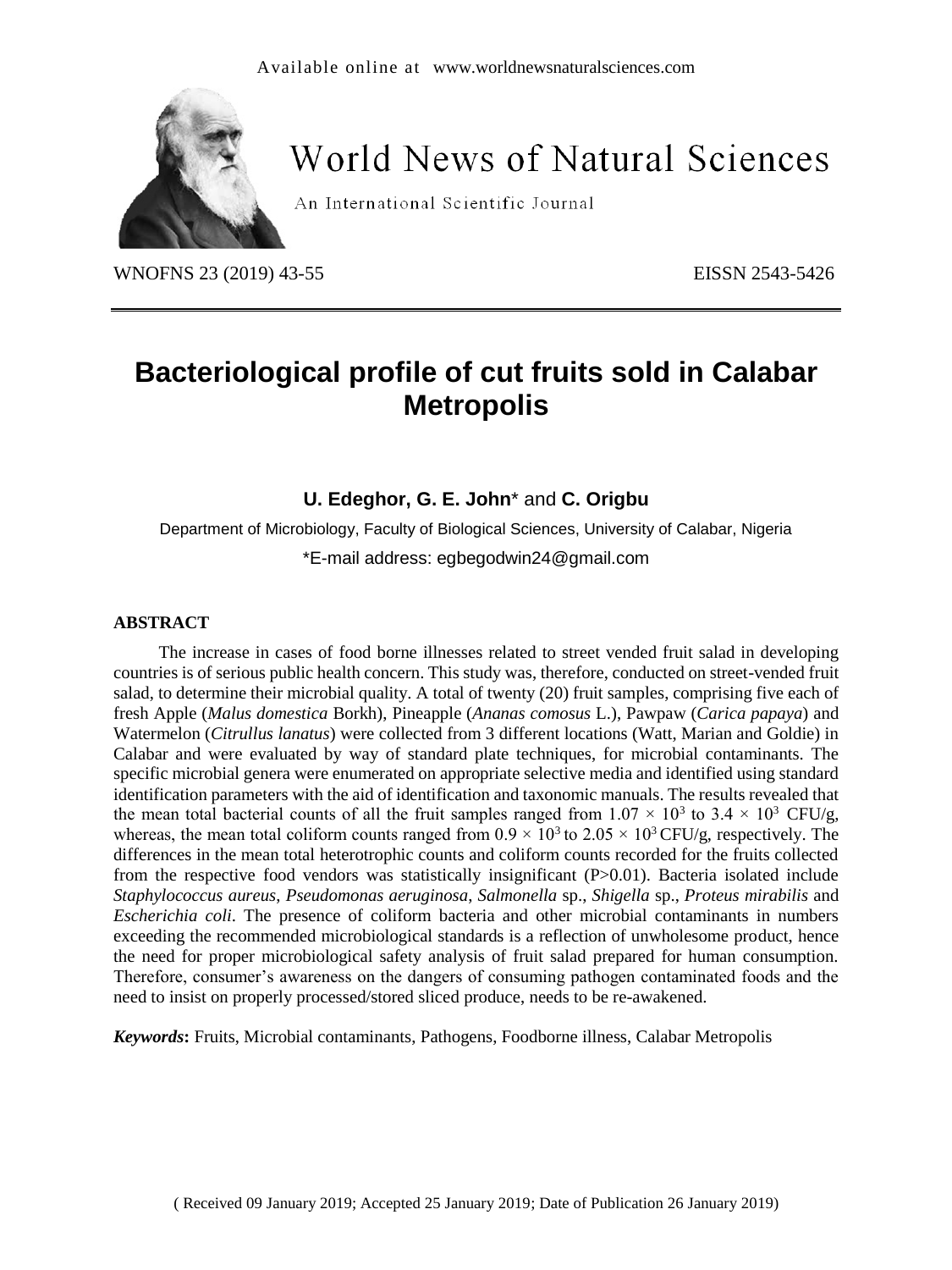#### **1. INTRODUCTION**

Over the years, there has been a significant increase in the consumption of sliced/ready to eat fruit because they are easily accessible, convenient, nutritious and, most especially, cheaper than the whole fruits (Nwachukwu *et al.,* 2008). Regular consumption of fruit is associated with reduced risks of cancer, cardiovascular disease (especially coronary heart disease), stroke, Alzheimer disease, cataracts, and some of the functional declines associated with aging (Liu, 2003). Raw foods, especially ready-to-eat salad vegetables, sprouts and cut fruits have been implicated in outbreaks of food borne diseases in both, developed and developing countries (WHO, 1998).

Fruits are good dietary source of nutrients, micronutrients, vitamins and fiber for human; hence they are very essential for the overall well-being of man. The consumption of locally prepared mixed fruits, popularly known as fruit salad, has increased over the years in many parts of the world. In Nigeria for instance, street vending of handy ready-to-eat sliced fruit and vegetables has recently become very common and the market is thriving (Eni *et al.,* 2010). Street foods are perceived to be a major public health risk due to lack of basic infrastructure and services, difficulty in controlling the large numbers of street food vending operations because of their diversity, mobility and temporary nature (de Sousa, 2008) and are untrained in food hygiene (Barro *et al.,* 2006).

Sliced fruits commonly consumed in Nigeria include paw-paw, pineapple, watermelon, salad vegetables, cucumbers, carrots and pears. Their increased consumption, coupled with the associated risk of disease to which consumers may be exposed, is a matter of great concern. This increase in the consumption of sliced fruit has been linked with a parallel increase in foodborne illness (Estrada-Garcia *et al.,* 2004, Mensah *et al.,* 1999). Microbiological studies from many developing countries, carried out on street vended food articles have revealed a high bacteria count. *Salmonella* species, *S. aureus* and members of the family Enterobacteriaceae were common pathogens found in such food items (Bryan *et al.,* 1997; Mosupye and von Holy, 1999). Enteric pathogens such as *E. coli* and *Salmonella* are among the greatest concerns during food related outbreaks (Buck *et al.,* 2003).

Fruits are prone to microbial contamination because they are constantly in contact with soil, dust and water, and by handling at harvest or during post-harvest processing. Pathogenic microorganisms may also enter the fruits through damaged surfaces, such as punctures, wounds, cuts and splits. Such pathogens may become internalized, survive and grow within the fruit and consequently become health hazard to consumers (FDA, 1999). *Salmonella* sp. has been reported to survive and grow rapidly on water melon held at room temperature and the level of contamination did not change when the melon was stored at refrigeration temperature (FDA, 1999). Outbreaks of listeriosis and salmonellosis have also been associated with the consumption of ready-to-eat fruit salad (Jones, 1990).

In Nigeria, where street food vending is very common, there is paucity of information on the incidence of food borne diseases related to the street vended foods. However, microbial studies on such foods in American, Asian, European and some African countries have revealed increased bacterial pathogens in fruit salad (Mahale *et al.,* 2008). In view of the health risk posed by the bacterial pathogens in fruit salad and the increasing demand for such street vended salad, the present study was undertaken to evaluate the microbiological quality of freshly prepared fruits sold in Calabar, Nigeria.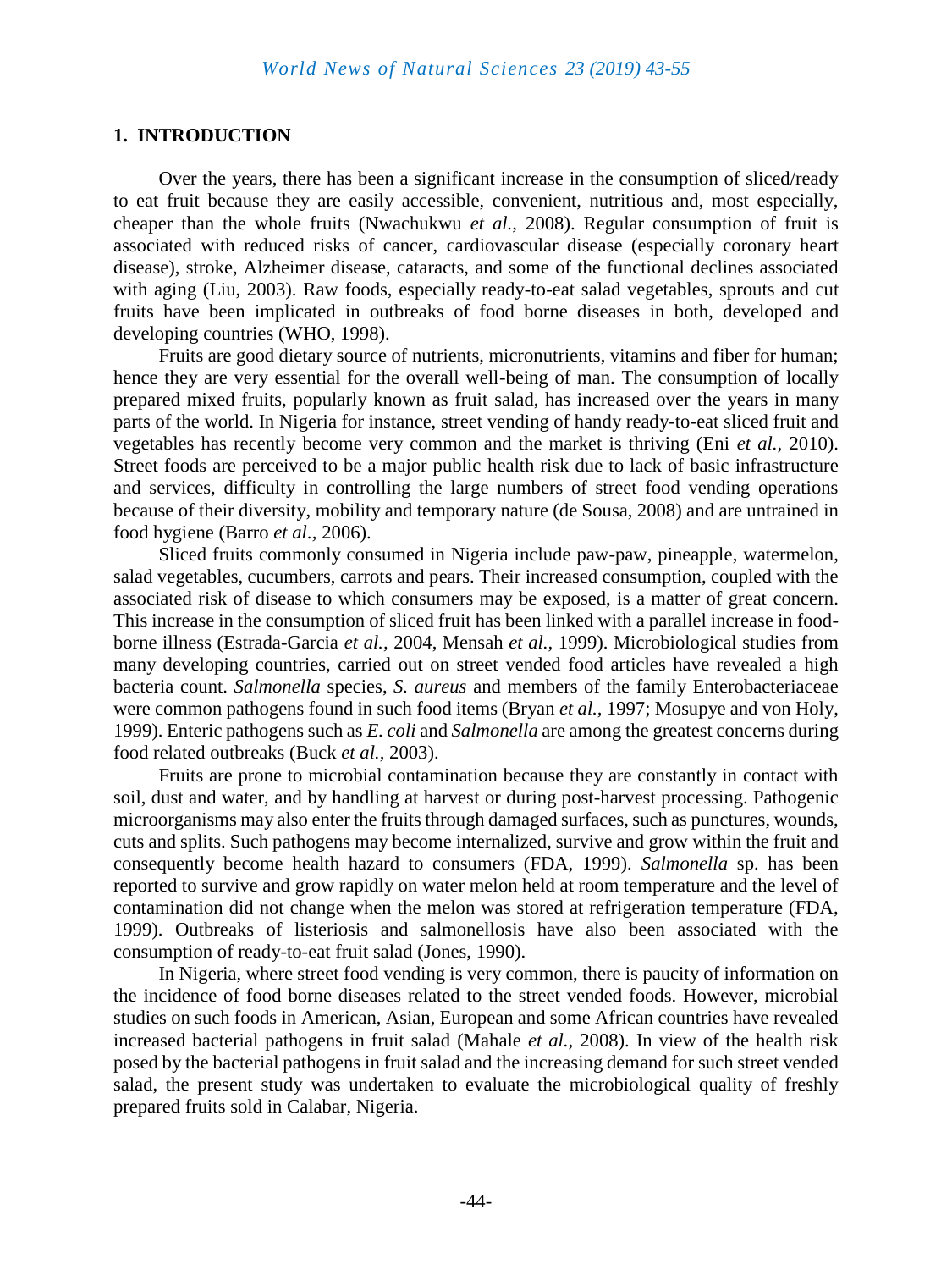## **2. MATERIALS AND METHODS**

#### **2. 1. Sample collection**

A total of twenty (20) samples comprising five each of fresh Apple (*Malus domestica*  Borkh), Pineapple (*Ananas comosus* L.), Pawpaw (*Carica papaya*) and Water Melon (*Citrullus lanatus*) were collected from 3 different locations (Watt, Marian and Goldie) in Calabar. All the samples were collected aseptically in sterile universal containers and immediately placed in pre-cooled containers containing ice packs and then transported to the laboratory for analysis.

#### **2. 2. Isolation and enumeration of bacteria**

For the isolation and enumeration of bacteria in the samples, 10 grams of each cut fruit sample was constituted in 90 ml of sterile distilled water and then blended in a sterile blender after which 1 ml of the homogenate was then constituted in 9 ml of sterile peptone water. From there 10-fold serial dilution was performed and 0.1 ml of last two dilutions  $(10^{-4}$  and  $10^{-5})$  were inoculated in triplicate on appropriate prepared media using pour plate technique. The plates were then incubated at 37 °C for 24-48 h.

After incubation, the plates were examined for the presence of discrete colonies. Colonies were counted using the colony counter and expressed as colony forming unit per gram (CFU/g) of sample homogenate. Specifically, total aerobic counts was performed on nutrient agar, while *Escherichia coli* was enumerated on Eosin methylene blue agar.

Mannitol salt agar and MacConkey agar were used to enumerate *Staphylococcus aureus*  and non *E. coli* coliforms, respectively, while *Salmonella-Shigella* agar was used for *Salmonella* counts after 24 h pre-enrichment of sample homogenate in Selenite-F broth according to Oranusi and Olorunfemi, (2011). Characteristic discrete colonies on the different media were isolated and purified by repeated sub-culturing on the same media. Pure colonies were stored on agar slants at 4 °C for further characterization.

#### **2. 3. Purification and maintenance of isolates**

Each discrete colony on a Petri dish was transferred using a sterile inoculating loop into plates containing freshly prepared Nutrient agar and were incubated at 37 ºC for 24-48 hrs. After incubation, the colonial morphologies (cultural characteristics) of the isolates were recorded and compared with descriptive features contained in Holt *et al.,* (1995). The isolates were then preserved on nutrient agar slants and stored in the refrigerator at 4 ºC.

#### **2. 4. Biochemical characterization and identification of isolates**

The methods of Oranusi *et al.,* (2004) was employed for the identification of the bacteria isolates. The biochemical tests that were used to further characterize the bacteria are: catalase, methyl-red, oxidase, citrate utilization, and coagulase and indole tests. Oxidase test was also carried out on the Gram negative isolates to know if they are oxidase positive or negative. The identities of coliforms and bacteria was then confirmed using the identification aid outlined in Bergey's Manual for Determinative Bacteriology (Holt *et al*., 1994).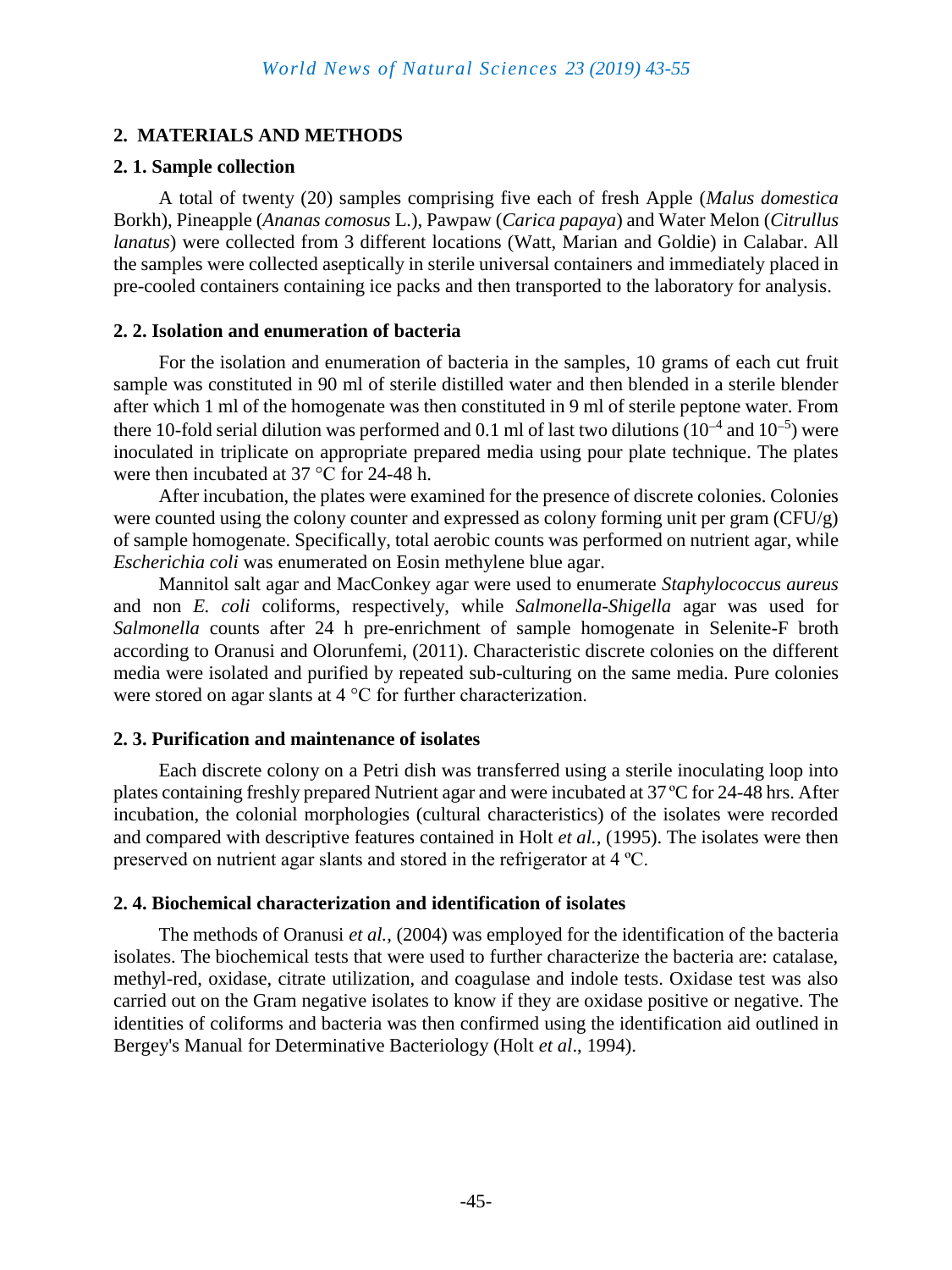## **3. RESULTS**

The total microbial load of fruits salad samples sold in Calabar is presented in **Table 1**. The result obtained showed varying microbial load in the fruit samples analyzed. The mean total bacterial counts of all the fruit samples ranged from  $1.07 \times 10^3$  to 3.4  $\times$  10<sup>3</sup> CFU/g, where as the mean total coliform counts ranged from  $0.9 \times 10^3$  to  $2.05 \times 10^3$  CFU/g. Meanwhile, it was observed that apple sample recorded the least microbial load.

| Fruit sample | <b>THBC</b>       |                  |                  | <b>TCC</b>        |                  |                   |
|--------------|-------------------|------------------|------------------|-------------------|------------------|-------------------|
|              | Vendor A          | Vendor B         | Vendor C         | Vendor A          | Vendor B         | Vendor C          |
| Pawpaw       | 3.2 <sup>a</sup>  | 2.7 <sup>a</sup> | $3.4^{\rm a}$    | 1.2 <sup>a</sup>  | 1.6 <sup>a</sup> | $1.53^{\rm a}$    |
| Pineapple    | 2.3 <sup>a</sup>  | 1.9 <sup>a</sup> | 2.8 <sup>a</sup> | 1.09 <sup>a</sup> | 0.9 <sup>a</sup> | 1.1 <sup>a</sup>  |
| Watermelon   | 1.4 <sup>a</sup>  | $2.2^{\rm a}$    | 2.6 <sup>a</sup> | $1.14^{a}$        | 1.3 <sup>a</sup> | 1.62 <sup>a</sup> |
| Apple        | 1.07 <sup>a</sup> | $1.5^{\text{a}}$ | 1.8 <sup>a</sup> | 1.4 <sup>a</sup>  | $1.45^{\rm a}$   | $2.05^{\rm a}$    |

**Table 1.** Mean viable counts of microorganism in fruit salad (mean  $\times 10^3$  CFU/g).

Mean counts succeeded by alphabet "a "are not significantly different (P>0.01) from each other using ANOVA

THBC: Total heterotrophic bacteria count; TCC: Total coliform count

**Table 2** shows the cultural and morphological characterization of the bacteria isolated from fruits salad samples used in this study. A total of 22 distinct colonies were morphologically characterized.

Eight of the isolates were Gram positive while the remaining 27 isolates were Gram negative, however, the cell morphology and arrangements, as well as the pigmentation, consistency and elevation varies between the isolates. The isolates were either colorless, golden yellow, pink, or red in color, while others were colorless with black center, creamy and green.

Eight of them isolated are cocci in shape which were either in chains, clusters, or tetrads while twenty-seven were found to be rod shaped either in pairs, chains, or clusters. All the isolates were found to be either raised or flat in elevation.

The biochemical characteristics of the 22 bacterial isolates with the identity of the organisms are presented in **Table 3**. The identified isolates were found to belong to six different genera, namely *Staphylococcus aureus*, *Pseudomonas aeruginosa*, *Salmonella* sp., *Shigella* sp., *Proteus mirabilis* and *Escherichia coli*, respectively. It was observed that *Staphylococcus aureus* had the highest rate of occurrence of 31.8%, followed by *Escherichia coli,* 18.2% while the least occurrence rate was recorded by *Shigella* spp. of 9.2% as presented in **Figure 1**.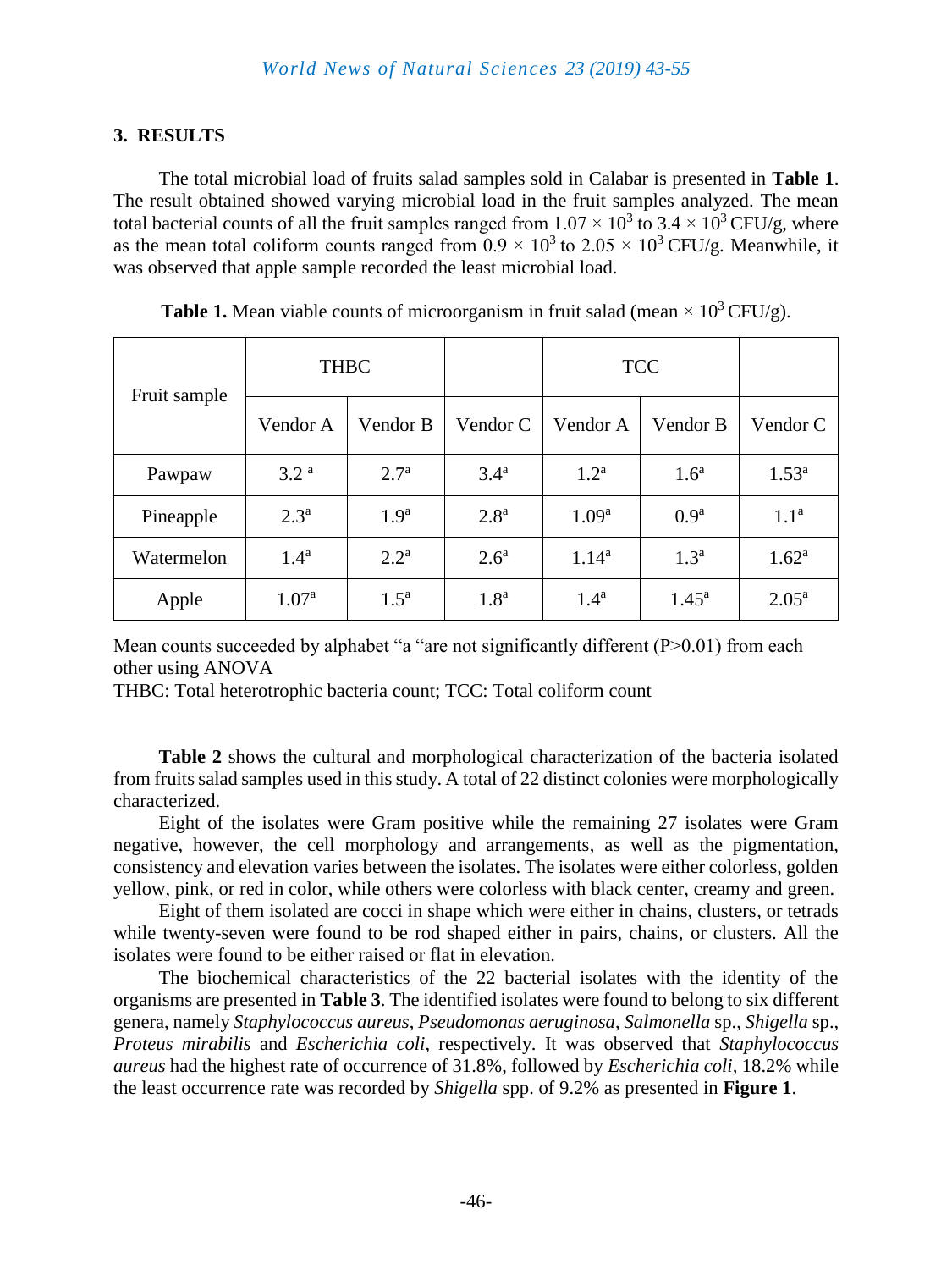## *World News of Natural Sciences 23 (2019) 43-55*

| Isolate<br>code   | Gram's<br>reaction | Cell morphology and<br>arrangement | Pigmentation                    | Elevation | Consistency |  |  |  |
|-------------------|--------------------|------------------------------------|---------------------------------|-----------|-------------|--|--|--|
| $C_1$             | $+$                | Cocci in clusters                  | Golden yellow                   | Raised    | Mucoid      |  |  |  |
| C <sub>2</sub>    |                    | Short rods in singles              | Red                             | Raised    | Mucoid      |  |  |  |
| $C_3$             |                    | Rods in clusters                   | Pink                            | Flat      | Mucoid      |  |  |  |
| C <sub>4</sub>    |                    | Rods in pairs                      | Colourless                      | Raised    | Swarming    |  |  |  |
| $C_5$             |                    | Rods in pairs                      | Colourless                      | Flat      | Moist       |  |  |  |
| $C_6$             |                    | Rods in pairs                      | Colourless                      | Flat      | Swarming    |  |  |  |
| C <sub>7</sub>    | $\! + \!\!\!\!$    | Cocci in clusters                  | Golden yellow                   | Flat      | Dry         |  |  |  |
| $C_8$             |                    | Rods in singles                    | Colourless                      | Raised    | Dry         |  |  |  |
| C <sub>9</sub>    |                    | Rods in clusters                   | Pink                            | Raised    | Moist       |  |  |  |
| $C_{10}$          |                    | Rods in pairs                      | Colourless                      | Flat      | Swarming    |  |  |  |
| $C_{11}$          |                    | Short rods in singles              | Red                             | Raised    | Moist       |  |  |  |
| $C_{12}$          |                    | Rods in clusters                   | Pink                            | Flat      | Mucoid      |  |  |  |
| $C_{13}$          | $^{+}$             | Cocci in clusters                  | Golden yellow                   | Raised    | Moist       |  |  |  |
| $C_{14}$          |                    | Rods in singles                    | Colourless                      | Raised    | Dry         |  |  |  |
| $C_{15}$          |                    | Rods in clusters                   | Pink                            | Raised    | Mucoid      |  |  |  |
| $\mathrm{C}_{16}$ | $\! + \!\!\!\!$    | Cocci in tetrads                   | Creamy                          | Raised    | Moist       |  |  |  |
| $C_{17}$          |                    | Rods in pairs                      | Colourless with<br>black center | Raised    | Moist       |  |  |  |
| $C_{18}$          | $+$                | Cocci in tetrads                   | Creamy                          | Flat      | Dry         |  |  |  |
| $C_{19}$          |                    | Short rods in singles              | Red                             | Flat      | Moist       |  |  |  |
| $C_{20}$          |                    | Rods in pairs                      | Colourless                      | Raise     | Moist       |  |  |  |
| $C_{21}$          | $^{+}$             | Cocci in tetrads                   | Creamy                          | Flat      | Dry         |  |  |  |
| $C_{22}$          |                    | Rods in pairs                      | Colourless with<br>black center | Flat      | Mucoid      |  |  |  |

## **Table 2.** Cultural and morphological characteristics of the isolates on Nutrient and MacConkey agar.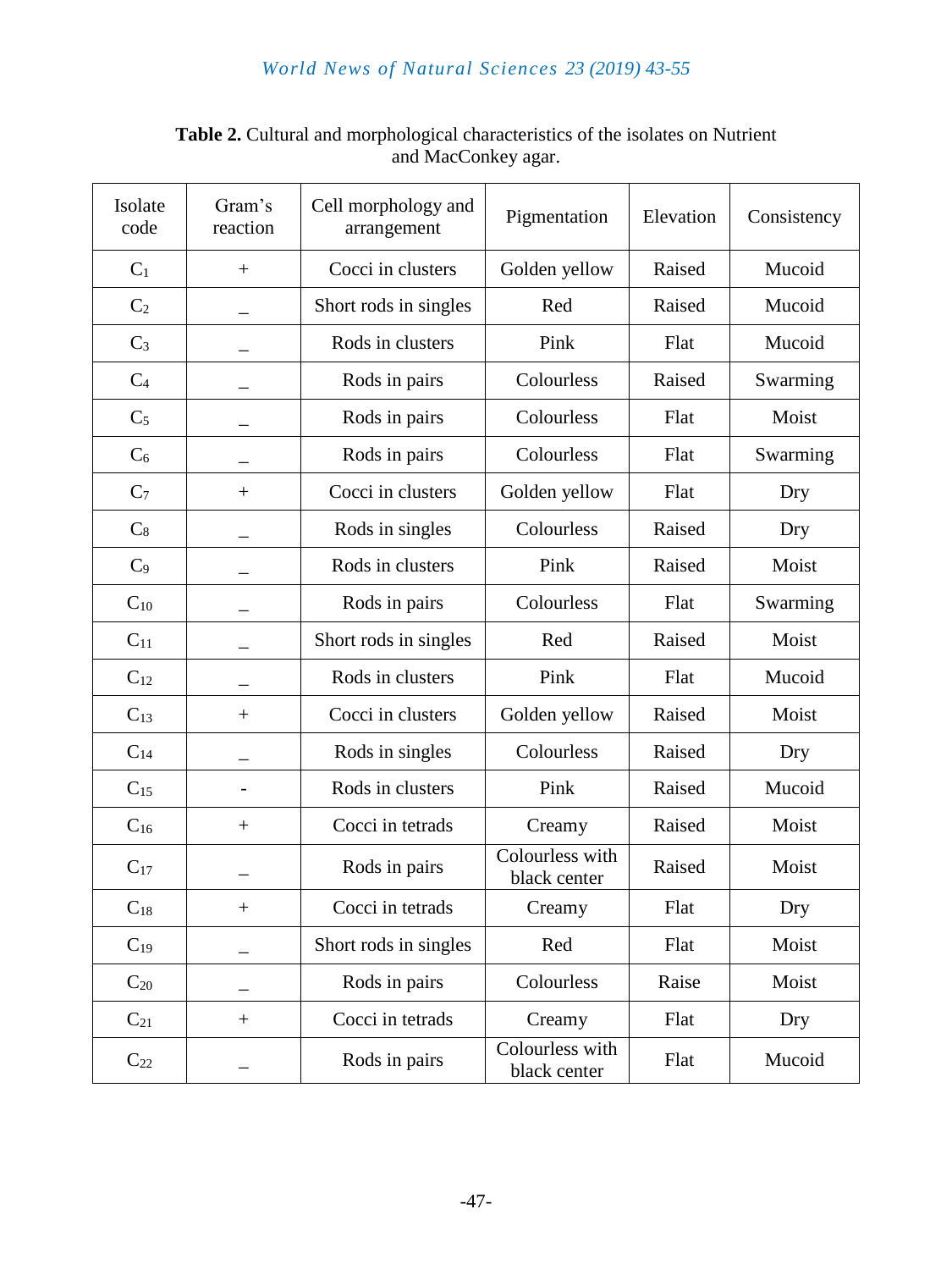## *World News of Natural Sciences 23 (2019) 43-55*

| Isolate code   | Catalase | Motility                     | Oxidase                  | Coagulase                | Indole                   | Citrate                  | ${\rm H}_2{\rm S}$           | $\overline{\text{MR}}$ | $\mathfrak{P}$               | Nitrate | Urease                   | Xylose                   | Raffinose                    | Glucose                  | Lactose                  | Mannose                  | Sucrose                      | Mannitol                 | Arabinose                | Maltose                  | Ribose                   | Salicin                  | Cellobiose               | Probable organism                                     |
|----------------|----------|------------------------------|--------------------------|--------------------------|--------------------------|--------------------------|------------------------------|------------------------|------------------------------|---------|--------------------------|--------------------------|------------------------------|--------------------------|--------------------------|--------------------------|------------------------------|--------------------------|--------------------------|--------------------------|--------------------------|--------------------------|--------------------------|-------------------------------------------------------|
| $C_1$          | $^{+}$   | $\overline{\phantom{m}}$     | $\overline{\phantom{a}}$ | $\boldsymbol{+}$         | $\overline{\phantom{a}}$ |                          | $\qquad \qquad \blacksquare$ | $^{+}$                 | $\! + \!$                    |         | $\! + \!$                | $\blacksquare$           | $\boldsymbol{+}$             |                          | $^{+}$                   | $\! + \!$                |                              | $\boldsymbol{+}$         | $\overline{\phantom{a}}$ | $\boldsymbol{+}$         | $^{+}$                   | -                        | $\blacksquare$           | Staphylococcus<br>aureus                              |
| C <sub>2</sub> | $^{+}$   |                              | $^{+}$                   | $\blacksquare$           | $\overline{\phantom{a}}$ |                          | $\overline{\phantom{a}}$     | $^{+}$                 |                              | $^{+}$  | $\overline{\phantom{a}}$ | $\overline{\phantom{a}}$ | $\overline{\phantom{a}}$     | $\overline{\phantom{a}}$ | $\overline{\phantom{a}}$ | $\blacksquare$           | $\boldsymbol{+}$             | $\boldsymbol{+}$         | $^{+}$                   | $\overline{\phantom{a}}$ | $\overline{\phantom{a}}$ |                          | $\qquad \qquad +$        | Pseudo monas<br>$a$ eruginos $a$                      |
| $C_3$          | $^{+}$   |                              | $\overline{\phantom{a}}$ | $\overline{\phantom{a}}$ |                          | $\overline{\phantom{a}}$ | ÷                            |                        | $\overline{\phantom{a}}$     | $^{+}$  | $\overline{\phantom{a}}$ | $\blacksquare$           | $\overline{\phantom{a}}$     |                          | $^{+}$                   | $\overline{\phantom{a}}$ | $\pm$                        | $^{+}$                   | $^{+}$                   | $\overline{\phantom{a}}$ | $\overline{\phantom{a}}$ | ۰                        | $\overline{\phantom{a}}$ | Escherichia coli                                      |
| $\mathrm{C}_4$ | $^{+}$   |                              | $\overline{\phantom{a}}$ | ۰                        | $\overline{\phantom{a}}$ | $^{+}$                   | $\boldsymbol{+}$             | $^{+}$                 | $\blacksquare$               | $^{+}$  | $\! + \!$                | $\boldsymbol{+}$         | $\overline{\phantom{a}}$     | $^{+}$                   | $\overline{a}$           | $\overline{\phantom{a}}$ | ٠                            | $\overline{\phantom{0}}$ | $\overline{\phantom{a}}$ | $\overline{\phantom{a}}$ |                          | -                        | $\overline{\phantom{a}}$ | $\it mirability$<br>Proteus                           |
| $C_5$          | $^{+}$   | $\qquad \qquad \blacksquare$ | $\overline{a}$           | $\overline{a}$           | $\pm$                    | $\overline{\phantom{a}}$ | $\overline{a}$               | $^{+}$                 | $\qquad \qquad \blacksquare$ |         | $\overline{\phantom{a}}$ | $\blacksquare$           | $\qquad \qquad \blacksquare$ | $\pm$                    | $\frac{1}{2}$            |                          | $\qquad \qquad \blacksquare$ |                          | $\pm$                    | $\pm$                    |                          | ÷,                       | $\blacksquare$           | $\begin{array}{c} \it Shigella \\ \rm sp \end{array}$ |
| $\mathrm{C}_6$ | $^{+}$   |                              | $\overline{\phantom{a}}$ | $\overline{a}$           | $\overline{\phantom{a}}$ | $^{+}$                   | $\boldsymbol{+}$             | $^{+}$                 | $\blacksquare$               |         | $\! + \!$                | $\boldsymbol{+}$         | $\overline{\phantom{a}}$     |                          | $\overline{\phantom{a}}$ | $\overline{\phantom{a}}$ | $\overline{\phantom{a}}$     | $\overline{\phantom{a}}$ | $\sim$                   | $\blacksquare$           |                          | $\overline{a}$           | $\overline{\phantom{a}}$ | $\it mirability$<br>Proteus                           |
| $\mathrm{C}_7$ | $^{+}$   | $\qquad \qquad \blacksquare$ | $\blacksquare$           | $\boldsymbol{+}$         | $\blacksquare$           |                          | $\overline{\phantom{a}}$     | $^{+}$                 |                              | $\! +$  | $\! + \!$                | $\blacksquare$           | $+$                          |                          | $\boldsymbol{+}$         | $\! + \!$                | $\boldsymbol{+}$             | $\boldsymbol{+}$         | $\blacksquare$           | $\boldsymbol{+}$         |                          | $\overline{\phantom{a}}$ | $\Box$                   | Staphylococcus<br>aureus                              |

**Table 3.** Biochemical characterization and identification of the isolates.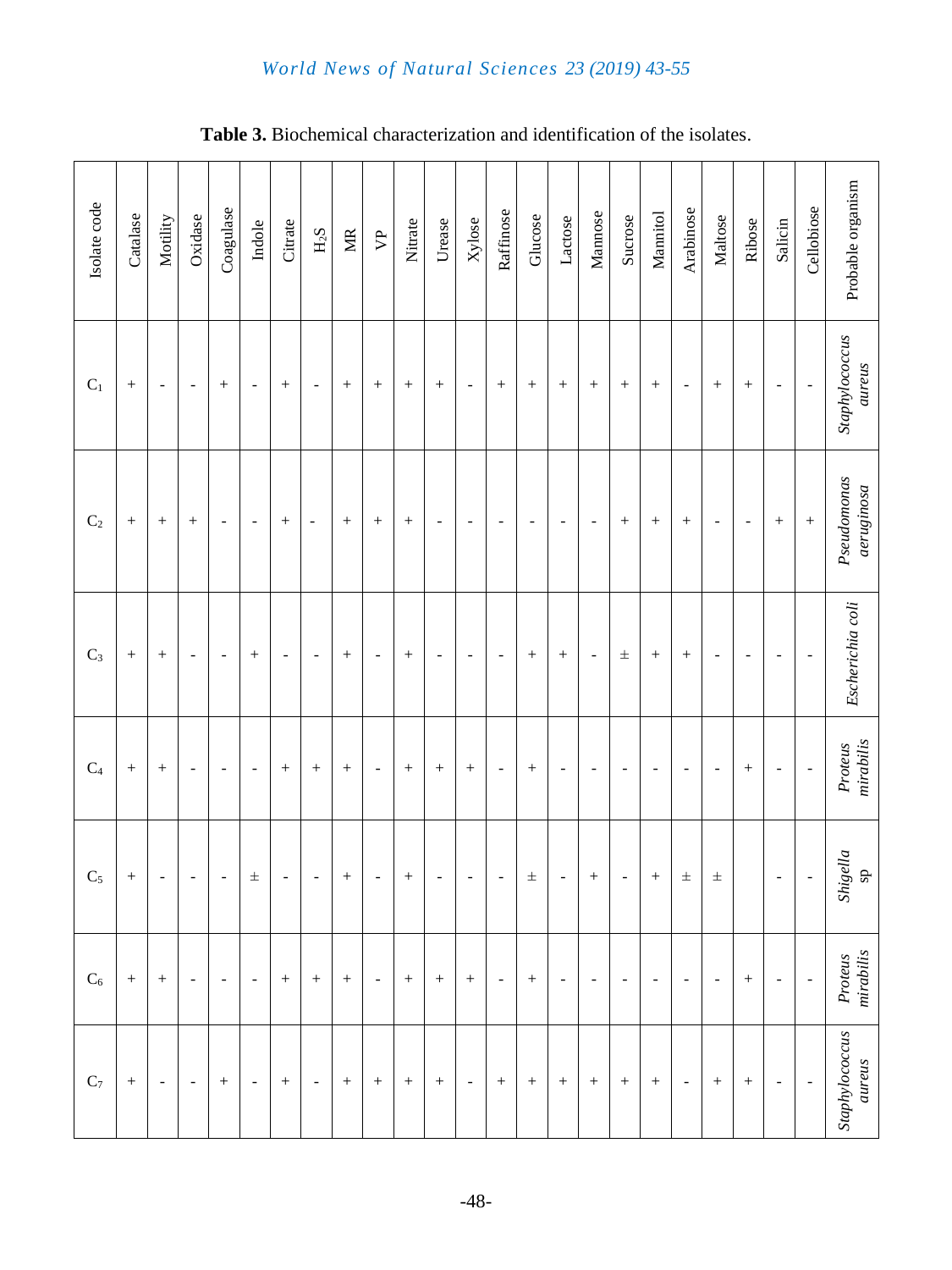| $\mathrm{C}_8$    |                  | $\! + \!$                    | $\! + \!$                | $\blacksquare$           | $\overline{\phantom{a}}$ | $\boldsymbol{+}$         | $\overline{\phantom{a}}$ |                  | $\! + \!$                | $\boldsymbol{+}$  | $\overline{\phantom{a}}$ | $\overline{\phantom{a}}$     | $\overline{\phantom{a}}$ | $\overline{\phantom{a}}$ | $\overline{\phantom{a}}$ | $\overline{\phantom{a}}$ | $\! + \!$                | $\! + \!$        | $\boldsymbol{+}$         | $\overline{\phantom{a}}$ | $\overline{\phantom{a}}$ |                          | $\qquad \qquad +$        | Pseudo monons<br>$a$ eruginosa |
|-------------------|------------------|------------------------------|--------------------------|--------------------------|--------------------------|--------------------------|--------------------------|------------------|--------------------------|-------------------|--------------------------|------------------------------|--------------------------|--------------------------|--------------------------|--------------------------|--------------------------|------------------|--------------------------|--------------------------|--------------------------|--------------------------|--------------------------|--------------------------------|
| $\mathrm{C}_9$    |                  | $\! + \!$                    | $\overline{\phantom{a}}$ | $\overline{\phantom{a}}$ |                          | $\overline{\phantom{a}}$ | $\overline{\phantom{a}}$ |                  | $\blacksquare$           | $\! + \!$         | $\overline{\phantom{a}}$ | $\overline{\phantom{a}}$     | $\overline{\phantom{a}}$ |                          | $\! + \!$                | $\overline{\phantom{a}}$ | $\pm$                    | $\! + \!$        | $\boldsymbol{+}$         | $\blacksquare$           | $\overline{\phantom{a}}$ | $\overline{\phantom{a}}$ | $\blacksquare$           | $Escherichia$ coli             |
| $\mathrm{C}_{10}$ | $\! + \!$        | $^{+}$                       | $\overline{\phantom{a}}$ | $\Box$                   | $\blacksquare$           |                          |                          | $^{+}$           | $\blacksquare$           | $\qquad \qquad +$ | $\boldsymbol{+}$         | $\boldsymbol{+}$             | $\overline{\phantom{a}}$ |                          | $\overline{\phantom{a}}$ | $\blacksquare$           | $\overline{\phantom{a}}$ | $\blacksquare$   | $\overline{\phantom{a}}$ | $\blacksquare$           | $^{+}$                   | $\overline{\phantom{a}}$ | $\Box$                   | Proteus<br>mirabilis           |
| $\mathrm{C}_{11}$ |                  | $\qquad \qquad \blacksquare$ | $\blacksquare$           | $\! + \!$                | $\blacksquare$           |                          | $\blacksquare$           | $\! + \!$        | $\boldsymbol{+}$         | $\boldsymbol{+}$  |                          | $\qquad \qquad \blacksquare$ |                          |                          | $\! + \!$                | $\! + \!$                | $\! + \!$                | $\! + \!$        | $\overline{\phantom{a}}$ | $+$                      | $\! + \!$                | $\overline{\phantom{a}}$ | ÷                        | Staphylococcus<br>aureus       |
| $\mathrm{C}_{12}$ |                  |                              | $\overline{\phantom{a}}$ | $\blacksquare$           |                          | $\overline{\phantom{a}}$ | $\overline{\phantom{a}}$ |                  | $\overline{\phantom{a}}$ | $\! + \!$         | $\overline{\phantom{a}}$ | $\overline{\phantom{a}}$     | $\overline{\phantom{a}}$ |                          | $\qquad \qquad +$        | $\blacksquare$           | $\pm$                    | $\! + \!$        | $\,+\,$                  | $\overline{\phantom{a}}$ | $\overline{\phantom{a}}$ | $\overline{\phantom{a}}$ | $\overline{\phantom{0}}$ | Escherichia<br>coli            |
| $C_{13}$          | $^{+}$           | $\overline{\phantom{a}}$     | $\overline{\phantom{a}}$ | $\qquad \qquad +$        | $\blacksquare$           | $\! + \!$                | $\overline{\phantom{a}}$ | $^{+}$           | $\boldsymbol{+}$         | $\qquad \qquad +$ | $\boldsymbol{+}$         | $\blacksquare$               | $^{+}$                   |                          | $^{+}$                   | $\boldsymbol{+}$         | $\qquad \qquad +$        | $\! + \!$        | $\overline{\phantom{a}}$ | $+$                      | $\! + \!$                | $\blacksquare$           | $\overline{\phantom{a}}$ | Staphylococcus<br>aureus       |
| $\mathrm{C}_{14}$ | $\boldsymbol{+}$ | $\boldsymbol{+}$             | $\boldsymbol{+}$         | $\overline{\phantom{a}}$ | $\blacksquare$           | $\boldsymbol{+}$         | $\overline{\phantom{a}}$ | $\boldsymbol{+}$ | $\boldsymbol{+}$         | $\boldsymbol{+}$  | $\blacksquare$           | $\blacksquare$               | $\blacksquare$           | $\overline{\phantom{a}}$ | $\overline{\phantom{a}}$ | $\overline{\phantom{a}}$ | $+$                      | $\boldsymbol{+}$ | $\boldsymbol{+}$         | $\blacksquare$           | $\blacksquare$           | $\boldsymbol{+}$         | $\qquad \qquad +$        | Pseudomonas<br>$a$ eruginosa   |
| $\mathrm{C}_{15}$ | $\! + \!$        | $\! + \!$                    | $\overline{\phantom{a}}$ | $\blacksquare$           |                          | $\overline{\phantom{a}}$ | $\overline{\phantom{a}}$ | $\boldsymbol{+}$ | $\blacksquare$           | $\boldsymbol{+}$  | $\overline{\phantom{a}}$ | $\blacksquare$               | $\overline{\phantom{a}}$ | $\boldsymbol{+}$         | $\qquad \qquad +$        | $\overline{\phantom{a}}$ | $\pm$                    | $\! + \!$        | $\boldsymbol{+}$         | $\overline{\phantom{a}}$ | $\blacksquare$           | $\blacksquare$           | $\Box$                   | Escherichia<br>coli            |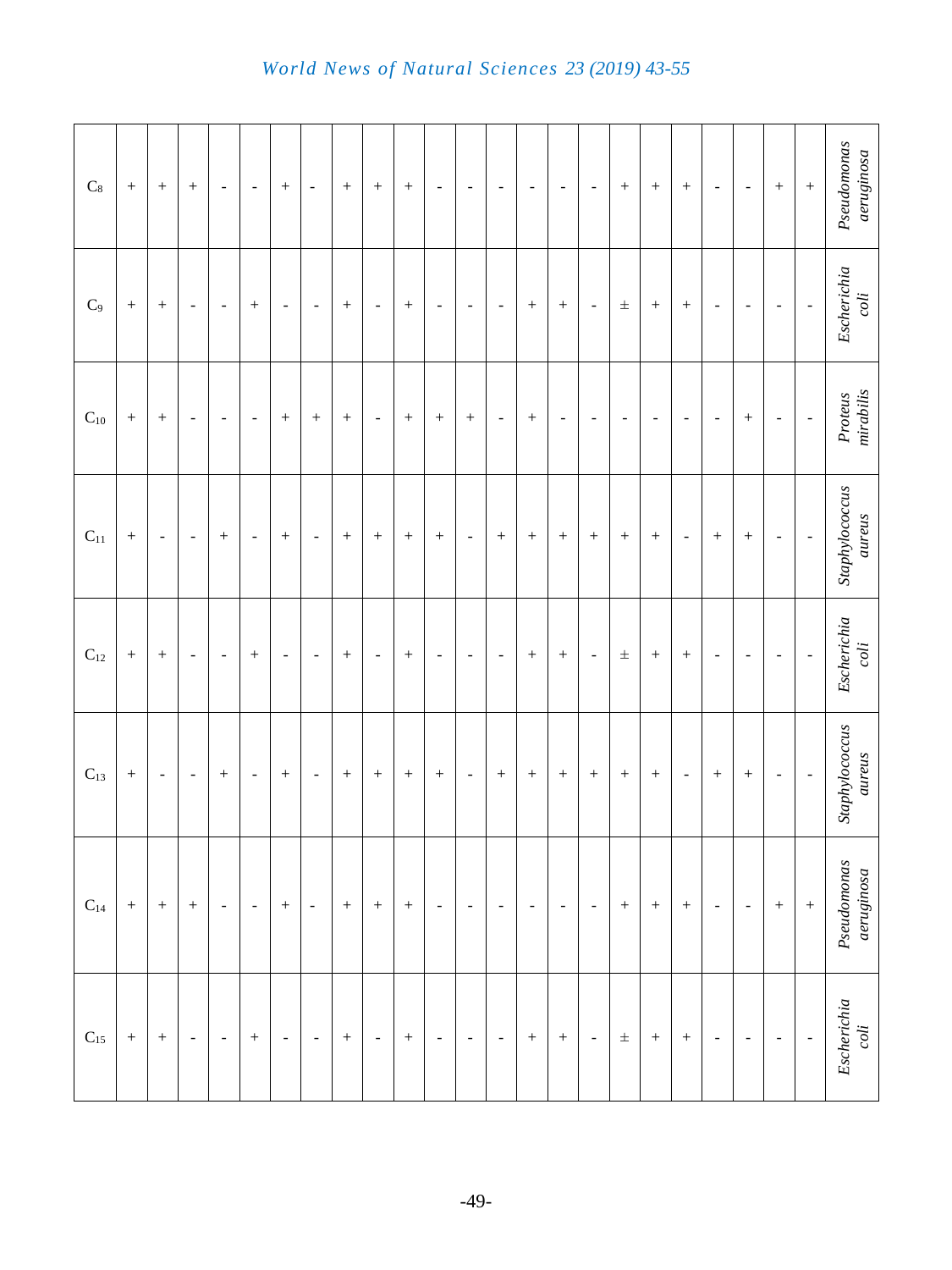| $\mathrm{C}_{16}$ |           | $\overline{\phantom{a}}$ | $\overline{\phantom{a}}$ | $\! + \!$                    | $\blacksquare$           | $\boldsymbol{+}$         | $\overline{\phantom{a}}$ | $\! + \!$                |                          | $\! + \!$           | $\boldsymbol{+}$         | $\overline{\phantom{a}}$ | $\boldsymbol{+}$         |                          |                          | $\boldsymbol{+}$         | $\! + \!$         | $\! + \!$        | $\overline{\phantom{a}}$ | $\boldsymbol{+}$ | $\overline{\phantom{a}}$ | $\frac{1}{\sqrt{2}}$         | Staphylococcus<br>aureus                              |
|-------------------|-----------|--------------------------|--------------------------|------------------------------|--------------------------|--------------------------|--------------------------|--------------------------|--------------------------|---------------------|--------------------------|--------------------------|--------------------------|--------------------------|--------------------------|--------------------------|-------------------|------------------|--------------------------|------------------|--------------------------|------------------------------|-------------------------------------------------------|
| $\mathrm{C}_{17}$ |           |                          | $\overline{\phantom{a}}$ | $\qquad \qquad \blacksquare$ | $\overline{\phantom{a}}$ | $\! + \!$                | $\! + \!$                | $\overline{\phantom{a}}$ |                          | $\Box$              |                          | $\overline{\phantom{a}}$ | $\! + \!$                | $\overline{\phantom{a}}$ |                          | $\Box$                   | $\! + \!$         | $\! + \!$        | $\overline{\phantom{a}}$ |                  | $\overline{\phantom{a}}$ | $\overline{\phantom{0}}$     | Salmonella<br>sp                                      |
| $\mathrm{C}_{18}$ |           | $\overline{\phantom{a}}$ | $\overline{\phantom{a}}$ | $\! + \!$                    | $\overline{\phantom{a}}$ | $\boldsymbol{+}$         | $\blacksquare$           | $\! + \!$                | $\boldsymbol{+}$         | $\! + \!$           |                          | $\overline{\phantom{a}}$ | $\left. +\right.$        |                          |                          | $\! + \!$                | $\! + \!$         | $\! + \!$        | $\overline{\phantom{a}}$ |                  | $\overline{\phantom{a}}$ | ÷,                           | Staphylococcus<br>aureus                              |
| $C_{19}$          |           | $\! + \!$                | $\blacksquare$           | $\blacksquare$               | $\blacksquare$           | $\! + \!$                | $\! + \!$                | $\blacksquare$           | $\! + \!$                | $\bar{\phantom{a}}$ | $\qquad \qquad +$        | $\overline{\phantom{a}}$ | $\! + \!$                | $\blacksquare$           | $\! + \!$                | $\Box$                   | $\! + \!$         | $\! + \!$        | $\blacksquare$           | $\! + \!$        | $\overline{\phantom{a}}$ | $\overline{\phantom{a}}$     | Salmonella<br>sp                                      |
| $\mathrm{C}_{20}$ | $\! + \!$ | $\overline{\phantom{a}}$ | $\overline{\phantom{a}}$ | $\Box$                       | $\pm$                    | $\overline{\phantom{a}}$ | $\overline{\phantom{a}}$ | $\! + \!$                | $\overline{\phantom{a}}$ | $\! + \!$           | $\overline{\phantom{a}}$ | $\overline{\phantom{a}}$ | $\overline{\phantom{a}}$ | $\pm$                    | $\overline{\phantom{a}}$ | $\qquad \qquad +$        | $\Box$            | $\! + \!$        | $\pm$                    | $\pm$            | $\overline{\phantom{a}}$ | $\qquad \qquad \blacksquare$ | $\begin{array}{c} \it Shigella \\ \rm sp \end{array}$ |
| $C_{21}$          | $\! + \!$ | $\overline{\phantom{a}}$ | $\overline{\phantom{a}}$ | $\boldsymbol{+}$             | $\overline{\phantom{a}}$ | $\boldsymbol{+}$         | $\blacksquare$           | $\boldsymbol{+}$         | $\boldsymbol{+}$         | $\! + \!$           | $\boldsymbol{+}$         | $\overline{\phantom{a}}$ | $\boldsymbol{+}$         | $\boldsymbol{+}$         |                          | $\boldsymbol{+}$         | $\qquad \qquad +$ | $\boldsymbol{+}$ | $\overline{\phantom{a}}$ | $+$              | $\overline{\phantom{a}}$ | $\qquad \qquad \blacksquare$ | Staphylococcus<br>aureus                              |
| $\mathrm{C}_{22}$ | $\! + \!$ | $\! + \!$                | $\Box$                   | $\overline{\phantom{a}}$     | $\blacksquare$           | $\boldsymbol{+}$         | $\boldsymbol{+}$         | $\overline{\phantom{a}}$ | $\boldsymbol{+}$         | $\blacksquare$      | $\boldsymbol{+}$         | $\blacksquare$           | $^{+}$                   | $\blacksquare$           | $\qquad \qquad +$        | $\overline{\phantom{a}}$ | $\boldsymbol{+}$  | $\boldsymbol{+}$ | $\overline{\phantom{a}}$ | $\boldsymbol{+}$ | $\sim$                   | $\blacksquare$               | Salmonella<br>sp                                      |

Key:  $+$ : positive; - : negative;  $\pm$ : variable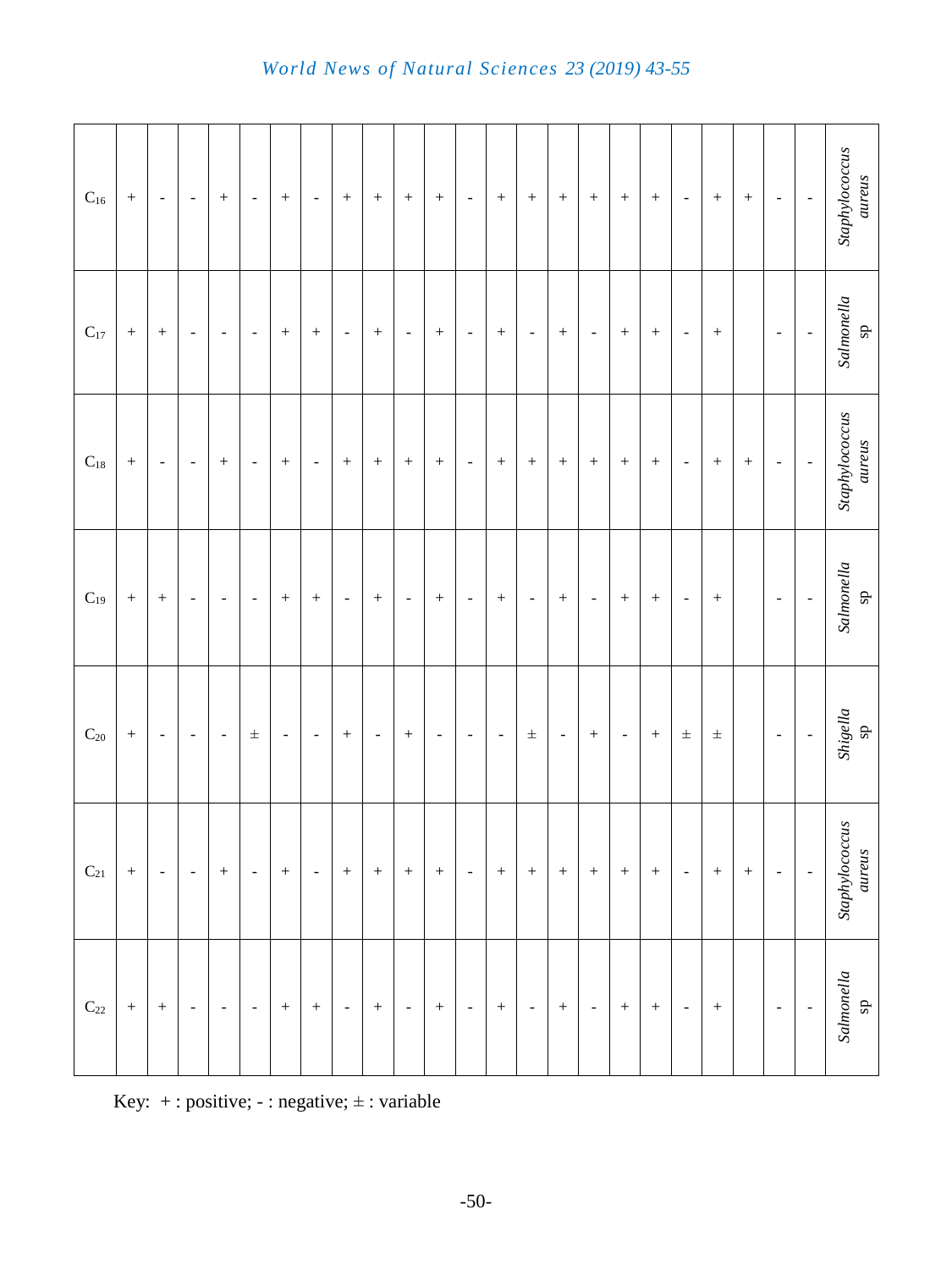

**Figure 1.** Percentage occurrence of the organisms isolated from the fruits samples analysed

#### **4. DISCUSSION**

The microbial loads of the fruits samples are presented on Table 1. The result obtained showed the mean total bacterial counts of all the fruit samples ranged from  $1.07 \times 10^3$  to 3.4  $\times 10^3$  CFU/g, whereas the mean total coliform counts ranged from 0.9  $\times$  10<sup>3</sup> to 2.05  $\times$  10<sup>3</sup> CFU/g. Meanwhile, it was observed that apple sample recorded the least microbial load. These results conform to those obtained by Nwachukwu *et al.* (2008), Farzana *et al.* (2011), Oranusi and Oluwafemi (2011), who recorded microbial load in fruits in the range of 104 - 109 CFU/mL. The present investigation reveals a high microbial load in the fruit salad studied. The result shows that 90% of the samples had high total viable counts, ranging from 3.49  $\times$  10<sup>5</sup> to 6.8  $\times$  $10<sup>5</sup>$  colony forming units per gram of the salad homogenate. The differences in the mean total heterotrophic counts and coliform counts recorded for the fruits collected from the respective food vendors was statistically insignificant (P $>0.01$ ), as presented in Table 1. The presence of these organisms in high numbers in fruit salad is of serious safety concern about the consumption of street vended foods. The high bacteria count observed for the fruits and vegetables in this study are similar to those obtained in other studies in Nigeria (Uzeh *et al.,* 2009; Bukar *et al.,* 2010) and bacteria population as high as 108 to 109 CFU/g were reported for sprouted onion and alfalfa (Prokopowich and Blank, 1991). The high microbial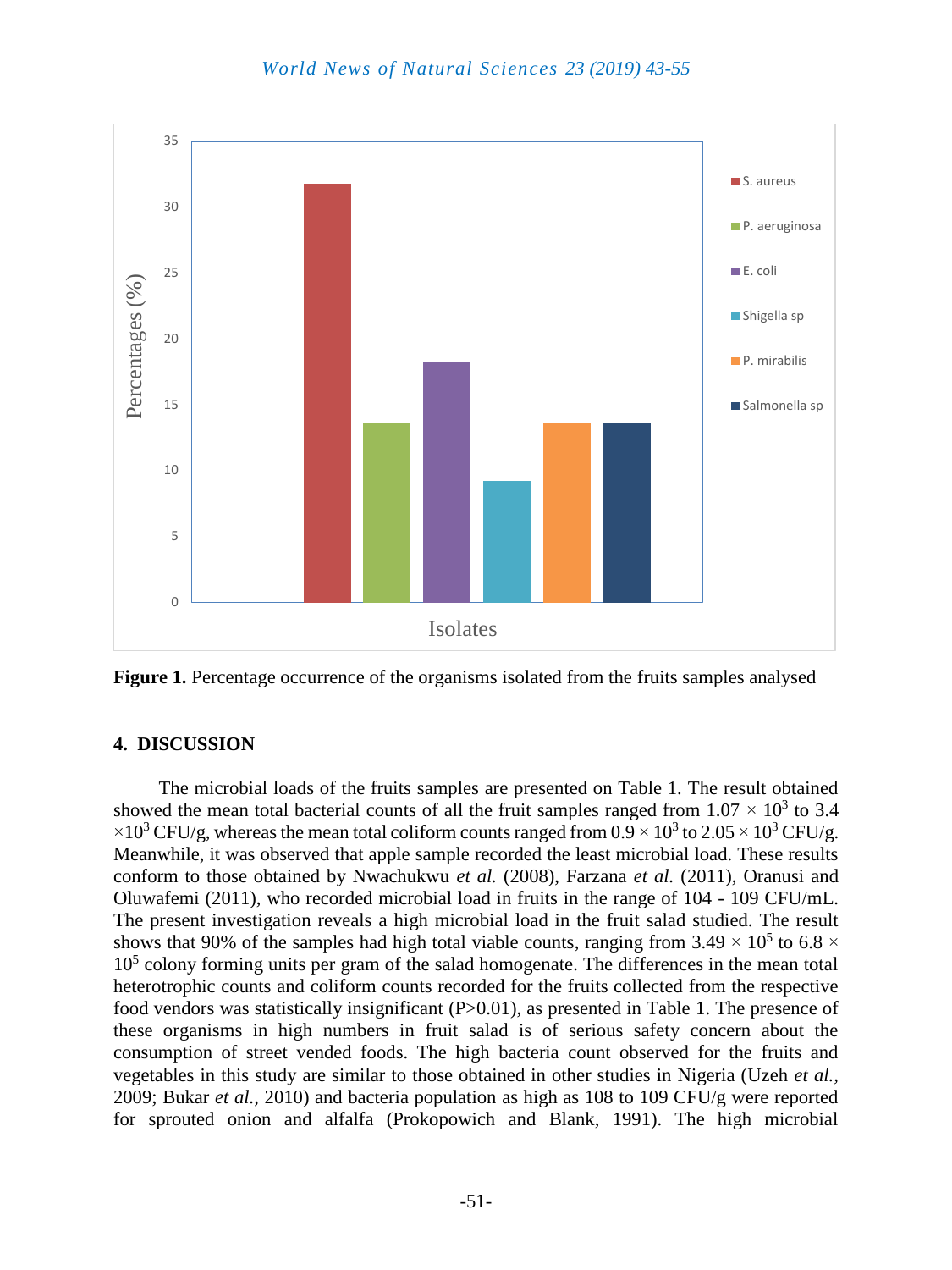contamination observed in the fruits and vegetables in this study may be a reflection of storage conditions and how long these produce was kept before they were obtained for sampling.

A total of six different bacteria species were isolated from a total of twenty (20) sliced fruits samples analyzed and they are *Staphylococcus aureus*, *Pseudomonas aeruginosa*, *Salmonella* sp., *Shigella* sp., *Proteus mirabilis* and *Escherichia coli*, respectively. The isolation of these organisms is supported by the work of Eni *et al.* (2010); Jolaoso *et al.* (2010) who isolated *S. aureus, Klebsiella* sp.*, Salmonella, Escherichia coli* from fruits. Daniyan and Ajibo (2011) also isolated *S. aureus, S. epidermidis, Bacillus* sp.*, E. coli* and *Enterobacter aerogenes*  from sliced fruits sold in Minna metropolis. This is further supported by the work of Oranusi and Olurunfemi (2011) who isolated *Bacillus, S. aureus, E. coli, Enterobacter, Salmonella, Klebsiella, P. aeruginosa, Proteus, Micrococcus* and *Lactobacillus* sp. from vended ready to eat fruits sold in Ota, Ogun State. Tambeker *et al.* (2009) also isolated *E. coli, P. aeruginosa, Salmonella, Proteus, S. aureus, Klebsiella* and *Enterobacter* from street vended fruits juices in Amravati city, India. *E. coli, K. aerogenes, P. mirabilis, S. aureus* and *Lactobacillus* were also recovered from sliced water melon (Nwachukwu *et al.,* 2008).

The incidence of the different bacteria isolated is presented on **Table 6**. The Table showed that *S. aureus* (31.8%) and *Escherichia coli* (18.2%) are the bacteria frequently isolated from the fruits samples. Jolaoso *et al.,* (2010) and Nwachukwu *et al.,* (2008) recorded low level of *Escherichia coli* from sliced water melon. Some of the bacteria isolated in this sliced fruits may be contaminants from soil, the environment, during transportation or handling. Most of the organism isolated in this study might have been introduced into these fruits from faecally polluted water used for washing utensils (e.g. knives, trays, and pans), wrapping material and the exposure of these products to low temperature. The presence of *S. aureus* may be explained by the fact that human beings that are processors or vendors carry this organism on/in several parts of their bodies (Nester *et al.,* 2001).

Halablab *et al.* (2011) reported that total coliform counts can be considered as a hygiene indicator especially for fecal contamination. In this study the coliform counts observed for the vegetable salads (Table 1) could suggest a high level of background fecal contamination of the vegetables used in the preparation of the commercially available salad preparations. A potential source of the contamination could be from water used in the growing and processing of the vegetable plants prior to sale. European Commission (2002) stated that cutters and slicers used in the preparation of vegetables for salad dressings can be potent sources of contamination, since they usually provide inaccessible sites, which harbor bacteria. The presence of cut surfaces provides an increased surface area for contamination and growth and allows microbial infiltration of the tissues (European Commission, 2002). Garg *et al*. (2009) and Farmer (2015) reported that exposing vegetables to various types of cutting has been shown to result in a six to seven-fold increase in microbial numbers. The presence of these coliforms especially *E. coli* could also be attributed to human and animal fecal contamination as these coliforms are usually present in large numbers in fecal matter.

Therefore, ordinary washing of the surfaces of fruit is not sufficient to completely eradicate microbial contaminants. Poor personal hygiene, the use of contaminated water source, inadequate washing of the component fruits and utensils, and poor sanitary condition of the production area appear to be the major sources of microbial contaminants associated with contamination of fruit salad. The outcome of this study shows that street vended fruit salad pose a serious health risk to consumers as they contain high level of harmful microorganisms which may cause a serious illness. Since fruit salad is usually eaten without further processing, proper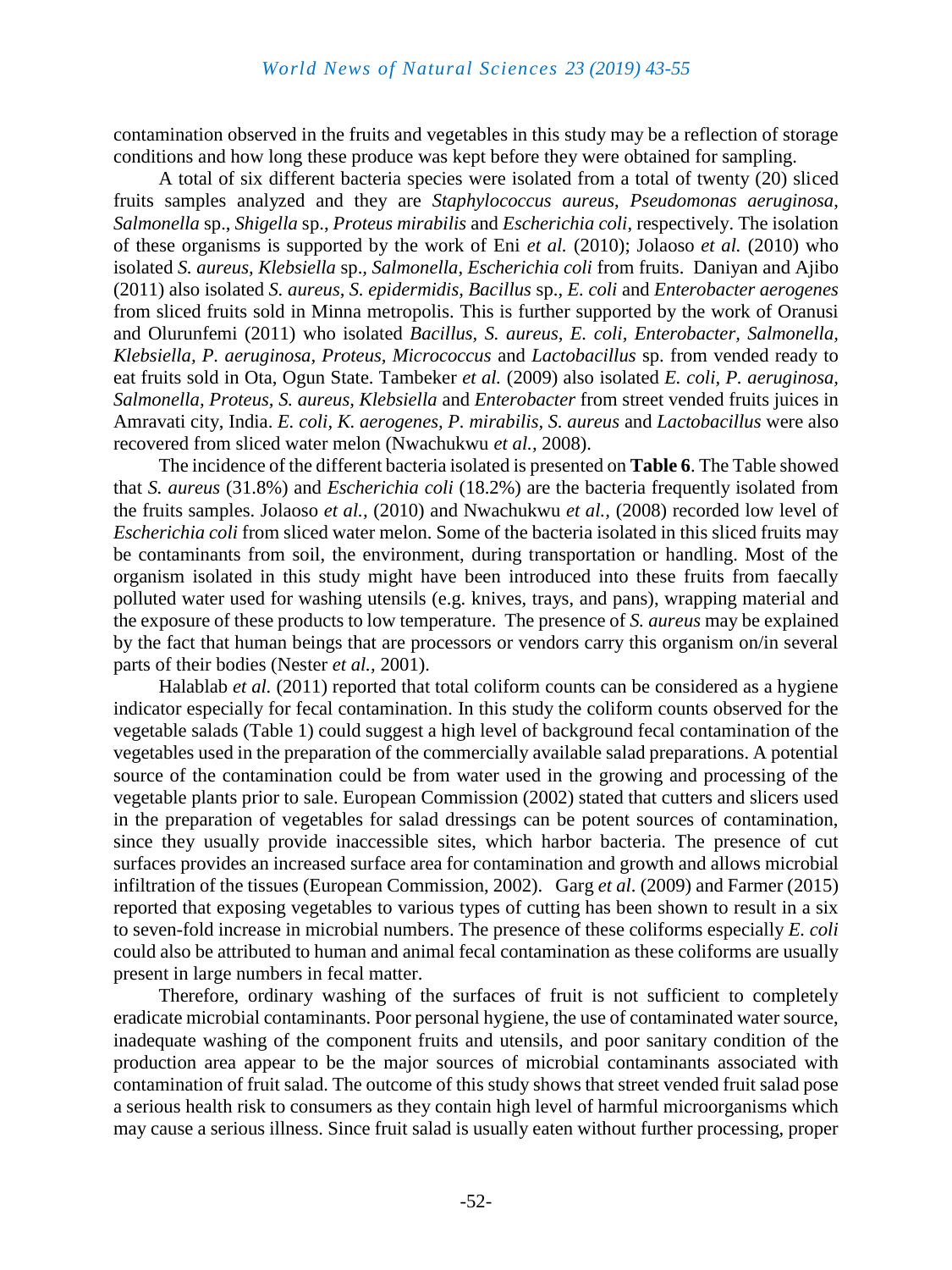processing and adoption of strict aseptic techniques and good personal hygiene should be adhered to by vendors at the preparation stage in order to reduce microbial load and eliminate microbial contamination of the final product.

#### **5. CONCLUSIONS**

This study revealed that all the fruit salads sampled from the different location within Calabar, harbored a high microbial load. Although, these microorganisms can be part of the epiphytic flora of the vegetables, their persistence and proliferation is a reflection of poor hygienic practices by both, the sellers of the raw vegetables and the food handlers. The outcome of this study shows that street vended fruit salad pose a serious health risk to consumers as they contain high level of harmful microorganisms which may cause a serious illness. Since fruit salad is usually eaten without further processing, it is therefore recommended that proper processing and adoption of strict aseptic techniques and good personal hygiene should be adhered to by vendors at the preparation stage in order to reduce microbial load and eliminate microbial contamination of the final product. Also, clean water should be used for washing and cleaning of the utensils as well as the fruits before packaging.

### **References**

- [1] Halablab, M.A., Sheet, I.H., and Holail, H.M. (2011). Microbial quality of raw vegetables grown in Bekaa valley, Lebanon. *American Journal of Food Technology,* 6: 129-139.
- [2] European Commission (EC) (2002). Risk Profile on the microbiological contamination of fruits and vegetables eaten raw (http.//europa.eu.int/Comm/food/fa/sc/scf/Index en. html.
- [3] Garg, N., Churey, J.J., and Splittstoesser, D.F. (2009). Effect of processing conditions on the micro flora of fresh-cut vegetables. *Journal of Food Protection,* 53: 701-703.
- [4] Farmer, J.J. (2015). Enterobacteriaceae: Introduction and identification, In: P.R. Murray, E.J., Baron, M.A., and Pfaller, F.C. Tenower and R.H. Yolken (Eds). Manual of clinical microbiology (438-448). American Society for Microbiology, Washington D. C.
- [5] Nwachukwu, E., Ezeama, C.F., and Ezeanya, B.N. (2008). Microbiology of polyethylene packaged sliced watermelon (Citrullus lanatus) sold by street vendors in Nigeria. *African Journal of Microbiology,* l2: 192-195
- [6] Oranusi, S. and Olorunfemi, I.O. (2011). Food safety evaluation in boarding schools in Zaria, Nigeria, using the HACCP System. *Scientific Research and Essay,* 2(10): 426- 433.
- [7] Farzana, K., Rouf, M., and Mahmood, S. (2011). Prevalence and susceptibility patterns of some bacterial isolates from a street vended fruit product. *African Journal of Microbiology Research*, 5(11): 1277-1284.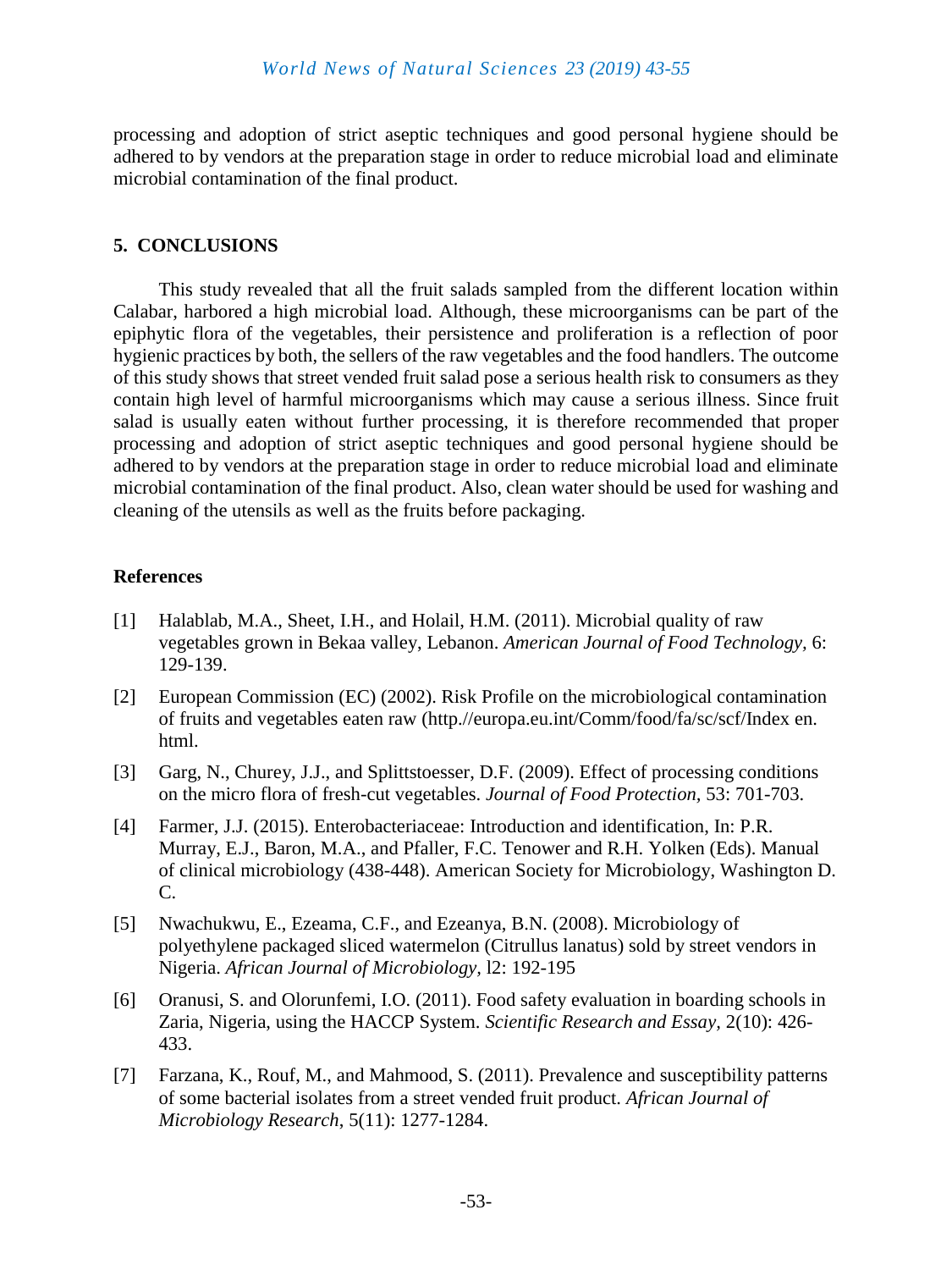- [8] Bukar, A., Uba, A., and Oyeyi, T.I. (2010). Occurrence of some enteropathogenic bacteria in some minimally and fully processed ready - to - eat foods in Kano metropolis, Nigeria. *African Journal Food Science,* 4(2): 32-36.
- [9] Uzeh, R.E., Alade, F.A., and Bankole, M. (2009). The microbial quality of prepacked mixed vegetable salad in some retail outlets in Lagos, Nigeria. *African Journal Food Science,* 3(9): 270-272.
- [10] Prokopowich, D. and Blank, G. (1991). Microbiological evaluation of vegetable sprouts and seeds. *Journal of Food Protection,* 54: 560-562.
- [11] Eni, A.O., Oluwawemitan, I.A., and Oranusi, U.S. (2010). Microbial quality of fruits and vegetables sold in Sango Ota, Nigeria. *African Journal Food Science*, 4(5): 291-296
- [12] Jolaoso, A.A., Kareem, S.O., Ogunmuyiwa, S.I.O., Ajayi, J.O., and Osifeso, O.O. (2010). Microbial analysis of sliced pineapple and pawpaw in Ogun State. *Journal of Medical and Applied Bioscience,* 2: 9-14
- [13] Daniyan, S.Y. and Ajibo, C.Q. (2011). Microbiological examination of sliced fruits sold in Minna Metropolis. International Research Journal of Pharmacy, 2(7):124 -129.
- [14] Tambekar, D.H., Jaiswal, V.J., Dhanorkar, D.V., Gulhane, P.B., and Dudhane, K. (2009). Microbial quality and safety of street vended fruit juices: A case study of Amravati city. *Internet Journal of Food Safety,* 10: 72–76.
- [15] Nester, E.W., Anderson, D.G., Roberts, C.E., Pearsall, N.W., and Nester, M.T. (2001). Microbiology: A Human Perspective. 3rd Ed, McGraw Hill, New York. pp 604 606
- [16] Cheesbrough, M. (2000). Microbiological test. In: A. Cremer and G. Evan (Eds), District laboratory practice in tropical countries (pp. 1-226). Cambridge University Press, UK.
- [17] WHO (1998). Surface decontamination of fruits and vegetables eaten raw: a review. Food Safety issues. World Health Organization: Geneva. p. 3-11.
- [18] Eni, A.O., Oluwawemitan, I.A., and Oranusi, U.S. (2010). Microbial quality of fruits and vegetables sold in Sango Ota, Nigeria. *African Journal of Food Science*, 4(5): 291- 296.
- [19] Ghosh, M., Wahi, S., Kumar, M., and Ganguli, A. (2007). Prevalence of enterotoxigenic Staphylococcus aureus and Shigella spp. in some raw street vended Indian foods. *International Journal of Environmental Health Research,* 17(2): 151–157
- [20] Nwachukwu, E., Ezeama, C.F., and Ezeanya, B.N. (2008). Microbiology of polyethylene Packaged sliced watermelon (Citrullus lanatus) sold by street vendors in Nigeria. *African Journal of Microbiology,* l2: 192-195
- [21] Liu, R.H. (2003). Health benefits of fruits and vegetables are from additive and synergistic combination of phytochemicals. *The American Journal of Clinical Nutrition,* 78(3): 517S-520S.
- [22] DeSousa, C.P. (2008). The impact of food manufacturing practices on food borne diseases. *Brazilian Archive of Biological Technology,* 51(4): 815-823.